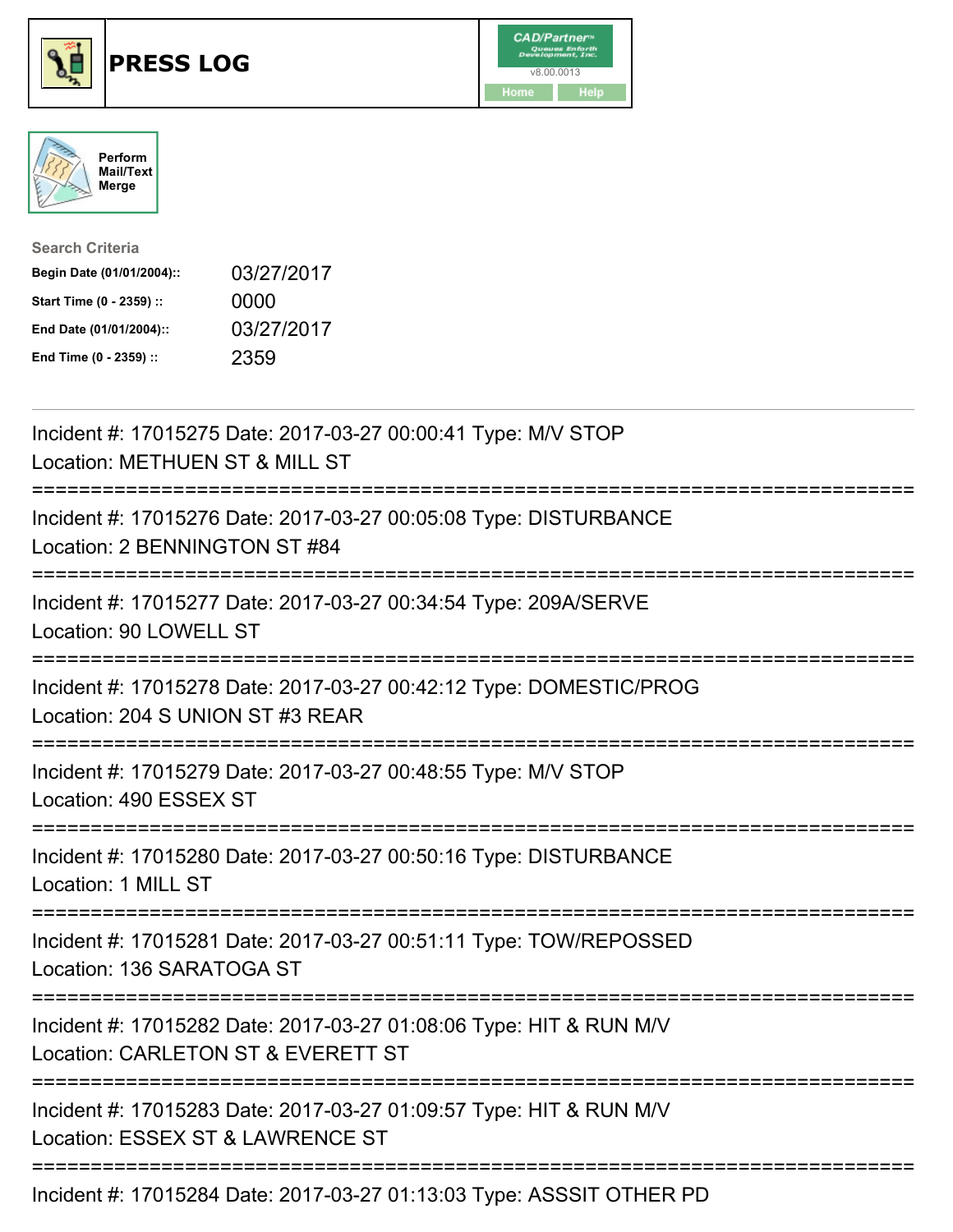Location: 2 CURRANT HILL RD

| Incident #: 17015285 Date: 2017-03-27 01:14:11 Type: SHOTS FIRED<br>Location: ARREST/MAKARENA / 150 COMMON ST |
|---------------------------------------------------------------------------------------------------------------|
| Incident #: 17015286 Date: 2017-03-27 01:16:49 Type: SHOTS FIRED<br>Location: POLLO TIPICO / 182 LAWRENCE ST  |
| Incident #: 17015287 Date: 2017-03-27 01:18:26 Type: ROBBERY UNARM<br>Location: SPEEDWAY / 500 S UNION ST     |
| Incident #: 17015288 Date: 2017-03-27 01:24:14 Type: DISORDERLY<br>Location: 206 ESSEX ST #D                  |
| Incident #: 17015289 Date: 2017-03-27 01:27:17 Type: DISTURBANCE<br>Location: ATTICA LOUNGE / 1 MILL ST       |
| Incident #: 17015291 Date: 2017-03-27 01:33:01 Type: M/V STOP<br>Location: 207 S UNION ST                     |
| Incident #: 17015290 Date: 2017-03-27 01:33:02 Type: M/V STOP<br>Location: 207 SOUTH ST                       |
| Incident #: 17015292 Date: 2017-03-27 01:36:29 Type: M/V STOP<br>Location: 180 LAWRENCE ST                    |
| Incident #: 17015293 Date: 2017-03-27 01:43:24 Type: M/V STOP<br>Location: BROADWAY & WATER ST                |
| Incident #: 17015294 Date: 2017-03-27 01:44:37 Type: M/V STOP<br>Location: ARLINGTON ST & BROADWAY            |
| Incident #: 17015295 Date: 2017-03-27 01:47:11 Type: M/V STOP<br>Location: 32 LAWRENCE ST                     |
| Incident #: 17015296 Date: 2017-03-27 02:05:47 Type: M/V STOP<br>Location: LAWRENCE ST & OAK ST               |
| Incident #: 17015297 Date: 2017-03-27 02:10:18 Type: FIGHT<br>Location: 36 SWAN ST                            |
| Incident #: 17015208 Date: 2017 03:27 02:13:20 Type: ALITO ACC/NO DL                                          |

Incident #: 17015298 Date: 2017-03-27 02:13:29 Type: AUTO ACC/NO PI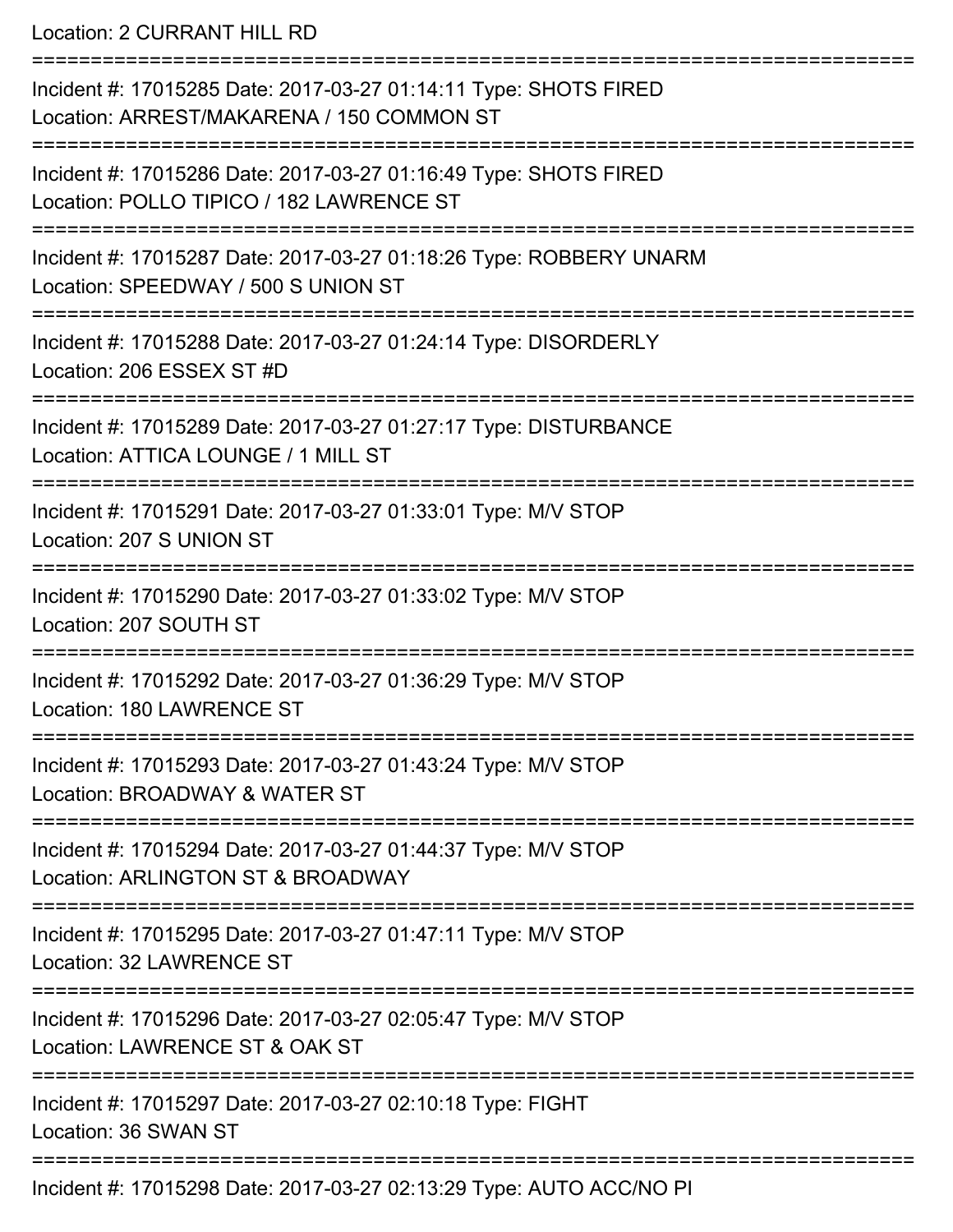| Incident #: 17015299 Date: 2017-03-27 02:23:41 Type: INVEST CONT<br>Location: MISSING / 55 AUBURN ST #A       |
|---------------------------------------------------------------------------------------------------------------|
| Incident #: 17015300 Date: 2017-03-27 02:28:11 Type: ASSSIT AMBULANC<br><b>Location: 12 METHUEN ST</b>        |
| Incident #: 17015302 Date: 2017-03-27 02:29:02 Type: A&B D/W PAST<br>Location: BLUE LOUNGE / 2 AMESBURY ST    |
| Incident #: 17015303 Date: 2017-03-27 02:30:41 Type: BUILDING CHK<br>Location: DUNKIN DONUTS / 50 S BROADWAY  |
| Incident #: 17015301 Date: 2017-03-27 02:31:03 Type: M/V STOP<br>Location: BROADWAY & COMMON ST               |
| Incident #: 17015304 Date: 2017-03-27 02:42:00 Type: BUILDING CHK<br>Location: DUNKIN DONUTS / 581 ANDOVER ST |
| Incident #: 17015305 Date: 2017-03-27 02:51:14 Type: DISTURBANCE<br>Location: MCDONALDS / 599 ANDOVER ST      |
| Incident #: 17015306 Date: 2017-03-27 03:41:24 Type: SUS PERS/MV<br>Location: 4 WOOD LN                       |
| Incident #: 17015307 Date: 2017-03-27 03:53:00 Type: BUILDING CHK<br>Location: DONUT DYNASTY / 342 BROADWAY   |
| Incident #: 17015308 Date: 2017-03-27 03:58:11 Type: ALARMS<br>Location: ROLLINS SCHOOL / 451 HOWARD ST       |
| Incident #: 17015309 Date: 2017-03-27 04:04:06 Type: M/V STOP<br>Location: DUNKIN DONUTS / 581 ANDOVER ST     |
| Incident #: 17015310 Date: 2017-03-27 04:05:19 Type: BUILDING CHK<br>Location: DUNKIN DONUTS / 581 ANDOVER ST |
| Incident #: 17015311 Date: 2017-03-27 04:05:55 Type: M/V STOP<br>Location: 114                                |
| Incident #: 17015312 Date: 2017-03-27 04:17:52 Type: BUILDING CHK                                             |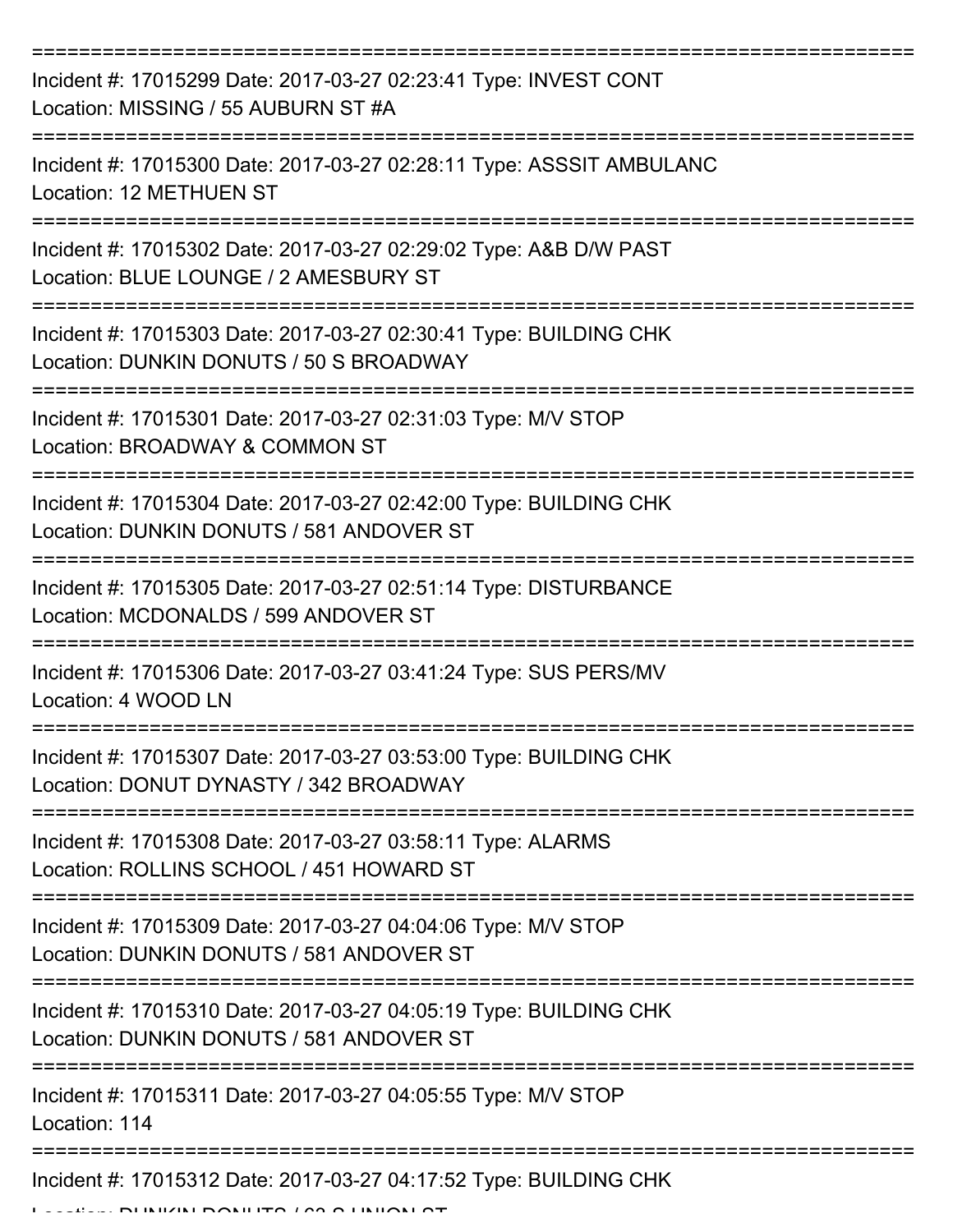| Incident #: 17015313 Date: 2017-03-27 04:24:03 Type: M/V STOP<br>Location: MYRTLE ST & SPRUCE ST          |
|-----------------------------------------------------------------------------------------------------------|
| Incident #: 17015314 Date: 2017-03-27 04:25:29 Type: M/V STOP<br>Location: 51 SPRINGFIELD ST              |
| Incident #: 17015315 Date: 2017-03-27 04:28:34 Type: MEDIC SUPPORT<br>Location: 67 BODWELL ST             |
| Incident #: 17015316 Date: 2017-03-27 04:41:57 Type: M/V STOP<br>Location: GROCERY WY                     |
| Incident #: 17015317 Date: 2017-03-27 04:51:39 Type: ASSSIT AMBULANC<br>Location: LGH / 1 GENERAL ST      |
| Incident #: 17015318 Date: 2017-03-27 05:38:18 Type: UNWANTEDGUEST<br>Location: 355 PARK ST               |
| Incident #: 17015319 Date: 2017-03-27 07:33:00 Type: AUTO ACC/NO PI<br>Location: 47 SWAN ST               |
| Incident #: 17015320 Date: 2017-03-27 07:40:30 Type: ALARMS<br>Location: STAFFING GROUP / 101 AMESBURY ST |
| Incident #: 17015321 Date: 2017-03-27 07:41:23 Type: TRANSPORT<br>Location: LOWELL JUVY / null            |
| Incident #: 17015322 Date: 2017-03-27 07:41:56 Type: PARK & WALK<br>Location: 205 BROADWAY                |
| Incident #: 17015323 Date: 2017-03-27 07:41:59 Type: M/V STOP<br>Location: ALDEN CT & WEST ST             |
| Incident #: 17015324 Date: 2017-03-27 07:43:33 Type: SUS PERS/MV<br>Location: INMAN ST & S BROADWAY       |
| Incident #: 17015325 Date: 2017-03-27 07:55:24 Type: NEIGHBOR PROB<br>Location: 128 WEARE ST              |
| Incident #: 17015326 Date: 2017-03-27 08:23:18 Type: HIT & RUN M/V                                        |

Location: DEMOULAS MADKET / 700 ESSEY ST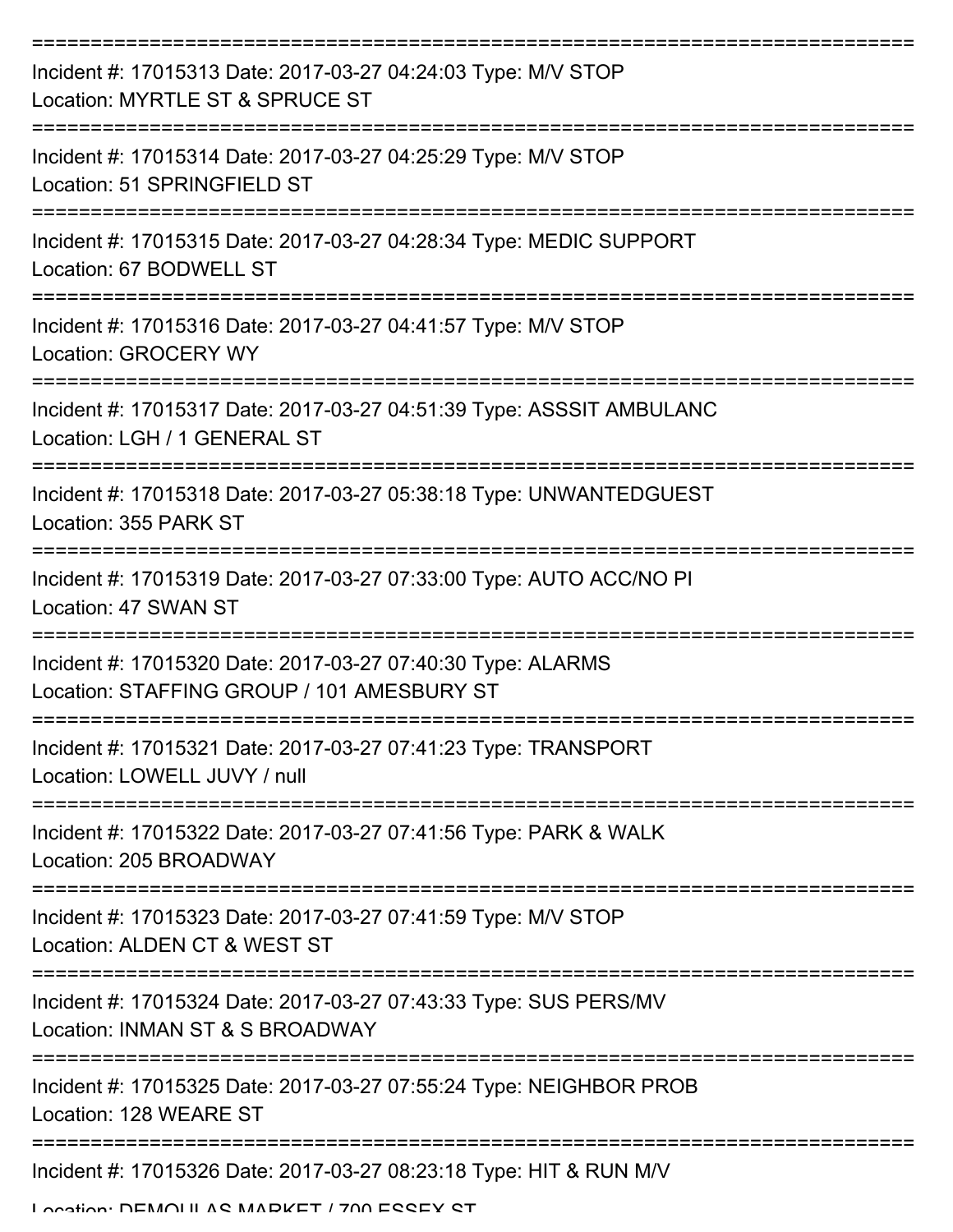| Incident #: 17015327 Date: 2017-03-27 08:24:47 Type: MV/BLOCKING<br>Location: 809 ESSEX ST                              |
|-------------------------------------------------------------------------------------------------------------------------|
| Incident #: 17015328 Date: 2017-03-27 08:45:25 Type: LARCENY/PAST<br>Location: 4 KENWOOD PL                             |
| Incident #: 17015329 Date: 2017-03-27 09:01:17 Type: INVEST CONT<br>Location: 75 AMHERST ST                             |
| Incident #: 17015330 Date: 2017-03-27 09:07:09 Type: ALARM/BURG<br>Location: 2 PLEASANT TER                             |
| Incident #: 17015331 Date: 2017-03-27 09:07:46 Type: B&E/MV/PAST<br>Location: 63 MECHANIC ST                            |
| Incident #: 17015332 Date: 2017-03-27 09:08:35 Type: ASSIST FIRE<br>Location: ALLSTON ST & MARSTON ST                   |
| Incident #: 17015333 Date: 2017-03-27 09:23:28 Type: COURT DOC SERVE<br>Location: 310 HOWARD ST                         |
| Incident #: 17015334 Date: 2017-03-27 09:24:14 Type: ALARM/HOLD<br>Location: DOLLAR DEALS / 19 OXFORD ST                |
| -------------------<br>Incident #: 17015335 Date: 2017-03-27 09:27:22 Type: M/V STOP<br>Location: S UNION ST & SALEM ST |
| Incident #: 17015338 Date: 2017-03-27 09:31:25 Type: WARRANT SERVE<br>Location: 112 WATER ST #3RD                       |
| Incident #: 17015336 Date: 2017-03-27 09:32:22 Type: AUTO ACC/NO PI<br>Location: LAWRENCE ST & PARK ST                  |
| Incident #: 17015337 Date: 2017-03-27 09:34:18 Type: M/V STOP<br>Location: S UNION ST & SALEM ST                        |
| Incident #: 17015339 Date: 2017-03-27 09:36:03 Type: 209A/VIOLATION<br>Location: 167 ANDOVER ST                         |
| Incident #: 17015340 Date: 2017-03-27 09:39:03 Type: COURT DOC SERVE<br><b>Location: 23 TRENTON ST</b>                  |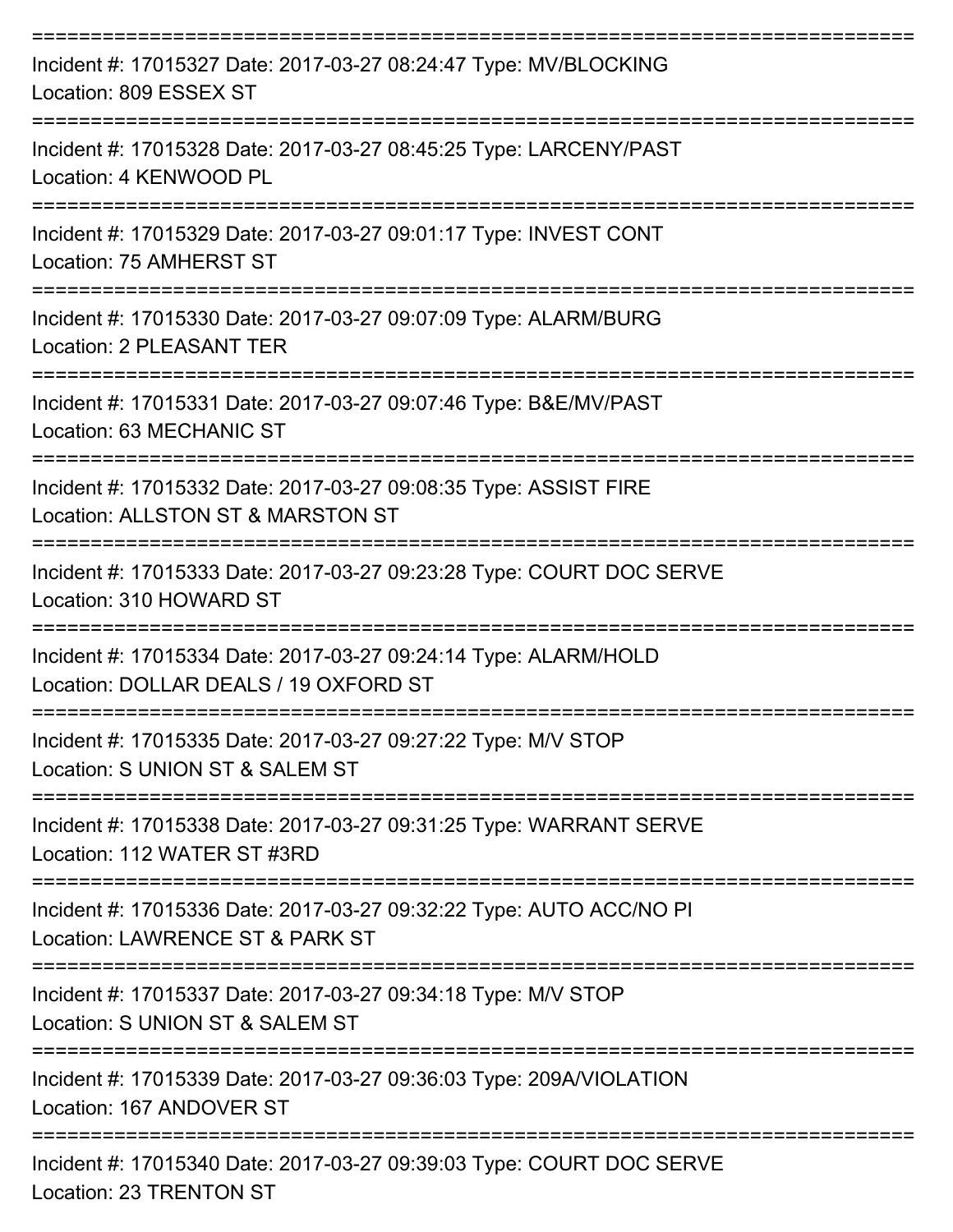| Incident #: 17015341 Date: 2017-03-27 09:45:21 Type: TOW OF M/V<br>Location: BUTLER ST & WARREN ST                                                                          |
|-----------------------------------------------------------------------------------------------------------------------------------------------------------------------------|
| :========================<br>Incident #: 17015342 Date: 2017-03-27 09:52:49 Type: 209A/SERVE<br>Location: 4 WASHINGTON ST                                                   |
| Incident #: 17015343 Date: 2017-03-27 09:53:32 Type: PARK & WALK<br>Location: BRADFORD ST & BROADWAY<br>======================                                              |
| Incident #: 17015344 Date: 2017-03-27 10:14:26 Type: PARK & WALK<br>Location: BRADFORD ST & BROADWAY                                                                        |
| Incident #: 17015345 Date: 2017-03-27 10:22:58 Type: ALARM/BURG<br>Location: LAWRENCE HOUSING AUTHORITY / 67 DUCKETT AV<br>=============================<br>=============== |
| Incident #: 17015347 Date: 2017-03-27 10:23:30 Type: DRUG VIO<br>Location: 17 CYR DR                                                                                        |
| Incident #: 17015346 Date: 2017-03-27 10:24:19 Type: M/V STOP<br>Location: BEACON ST & MT VERNON ST                                                                         |
| :====================<br>Incident #: 17015348 Date: 2017-03-27 10:29:02 Type: M/V STOP<br>Location: BEACON ST & MT VERNON ST                                                |
| Incident #: 17015349 Date: 2017-03-27 10:32:54 Type: M/V STOP<br>Location: CHESTNUT ST & LAWRENCE ST                                                                        |
| Incident #: 17015350 Date: 2017-03-27 10:38:41 Type: M/V STOP<br>Location: 114 HAVERHILL ST                                                                                 |
| Incident #: 17015351 Date: 2017-03-27 10:43:31 Type: M/V STOP<br>Location: LAWRENCE ST & MARION AV                                                                          |
| Incident #: 17015352 Date: 2017-03-27 10:49:09 Type: TOW OF M/V<br>Location: TRESPASS / ALDEN CT                                                                            |
| Incident #: 17015353 Date: 2017-03-27 10:52:49 Type: 209A/SERVE<br>Location: 3 DURHAM ST                                                                                    |
| Incident #: 17015354 Date: 2017-03-27 10:58:36 Type: PARK & WALK<br>Location: BROADWAY & PARK ST                                                                            |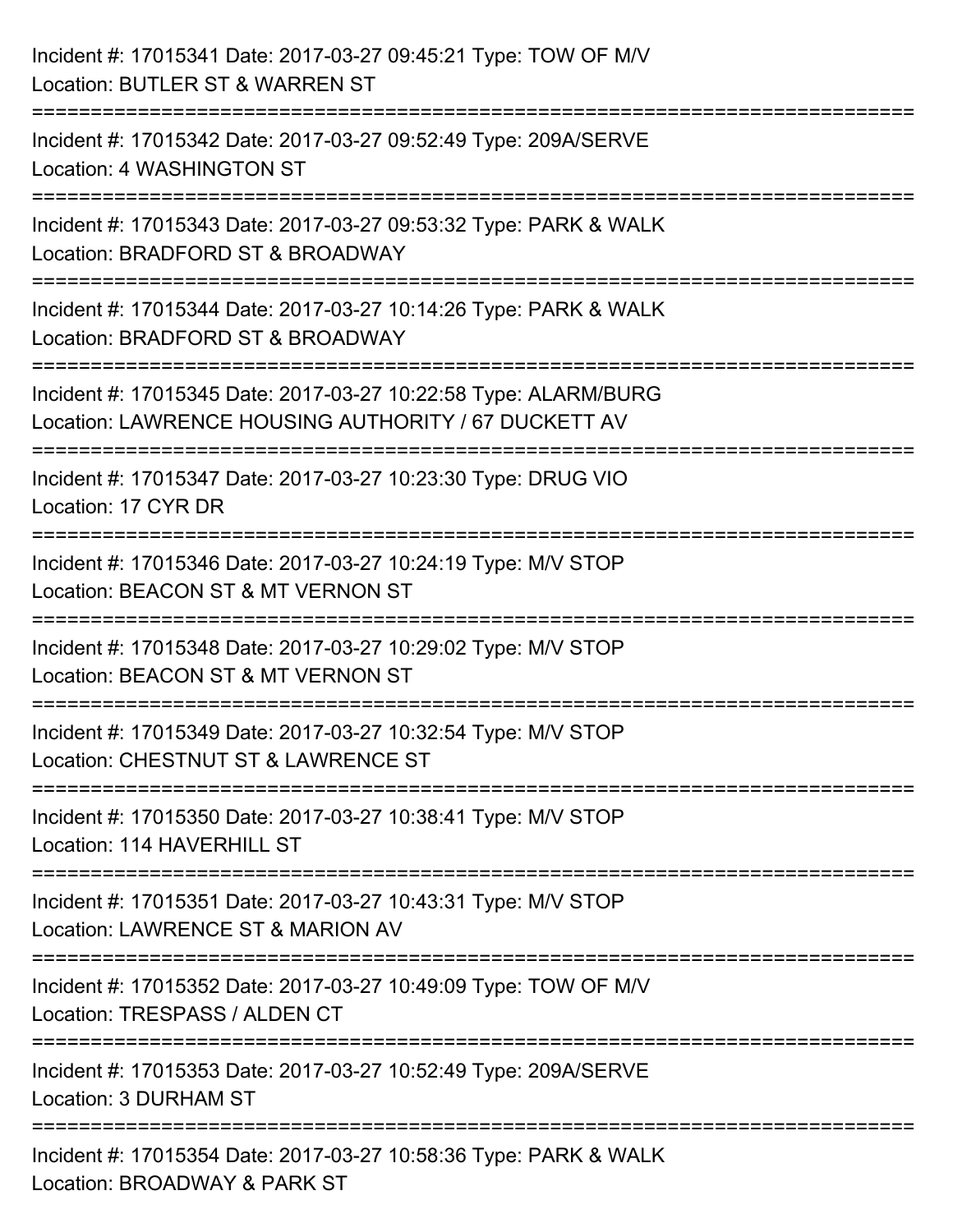| Incident #: 17015355 Date: 2017-03-27 10:59:22 Type: M/V STOP<br>Location: 252NG6 / ESSEX ST & HAMPSHIRE ST                                   |
|-----------------------------------------------------------------------------------------------------------------------------------------------|
| Incident #: 17015356 Date: 2017-03-27 11:01:18 Type: PARK & WALK<br>Location: S COMMON                                                        |
| Incident #: 17015357 Date: 2017-03-27 11:06:56 Type: COURT DOC SERVE<br>Location: 57 GROTON ST                                                |
| Incident #: 17015358 Date: 2017-03-27 11:17:01 Type: M/V STOP<br>Location: 205 BROADWAY                                                       |
| Incident #: 17015359 Date: 2017-03-27 11:18:58 Type: TOW OF M/V<br>Location: APPLETON ST & ESSEX ST                                           |
| Incident #: 17015360 Date: 2017-03-27 11:21:09 Type: M/V STOP<br><b>Location: MARSTON ST</b>                                                  |
| Incident #: 17015361 Date: 2017-03-27 11:24:47 Type: TOW OF M/V<br>Location: APPLETON ST & ESSEX ST                                           |
| Incident #: 17015362 Date: 2017-03-27 11:32:10 Type: AUTO ACC/UNK PI<br>Location: 191 S BROADWAY                                              |
| Incident #: 17015363 Date: 2017-03-27 11:32:12 Type: MEDIC SUPPORT<br>Location: BROADWAY & CONCORD ST                                         |
| Incident #: 17015364 Date: 2017-03-27 11:36:12 Type: TOW OF M/V<br>Location: APPLETON ST & METHUEN ST<br>====================                 |
| Incident #: 17015366 Date: 2017-03-27 11:42:38 Type: FRAUD<br>Location: 65 RAILROAD ST                                                        |
| Incident #: 17015365 Date: 2017-03-27 11:47:02 Type: MEDIC SUPPORT<br>Location: LAWRENCE PUBLIC LIBRARY / 51 LAWRENCE ST<br>----------------- |
| Incident #: 17015367 Date: 2017-03-27 11:48:53 Type: WARRANT SERVE<br>Location: 156 EXCHANGE ST FL 3                                          |
| Incident #: 17015368 Date: 2017-03-27 11:55:30 Type: TOW OF M/V<br>Location: ELM ST & WHITE ST                                                |

===========================================================================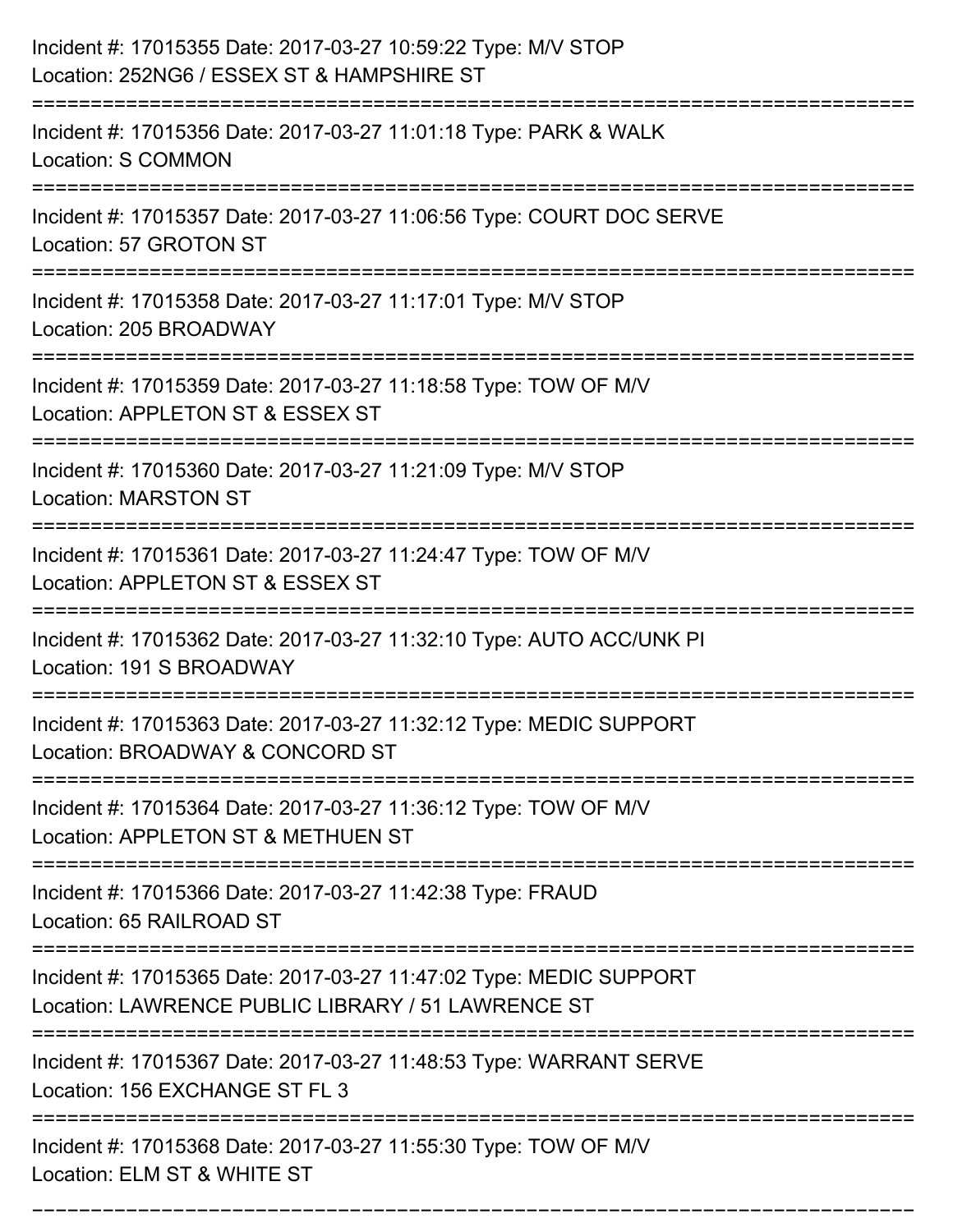| Incident #: 17015369 Date: 2017-03-27 12:04:29 Type: AUTO ACC/NO PI<br>Location: EXCHANGE ST & PARK ST                            |
|-----------------------------------------------------------------------------------------------------------------------------------|
| Incident #: 17015370 Date: 2017-03-27 12:07:04 Type: HIT & RUN M/V<br>Location: 1 COMMONWHEALTH DRIVE                             |
| Incident #: 17015371 Date: 2017-03-27 12:10:47 Type: M/V STOP<br>Location: 205 BROADWAY                                           |
| Incident #: 17015372 Date: 2017-03-27 12:12:29 Type: M/V STOP<br>Location: 5SW575 / BERKELEY ST                                   |
| Incident #: 17015373 Date: 2017-03-27 12:16:02 Type: PARK & WALK<br>Location: BROADWAY & PARK ST                                  |
| Incident #: 17015374 Date: 2017-03-27 12:16:15 Type: LOST PROPERTY<br>Location: 171.5 GARDEN ST                                   |
| Incident #: 17015375 Date: 2017-03-27 12:21:01 Type: AUTO ACC/PI<br>Location: MERRIMACK ST & S UNION ST<br>====================== |
| Incident #: 17015376 Date: 2017-03-27 12:26:02 Type: M/V STOP<br>Location: HAVERHILL ST & MILTON ST                               |
| Incident #: 17015377 Date: 2017-03-27 12:30:03 Type: INVEST CONT<br>Location: DUNKIN DONUTS / 581 ANDOVER ST                      |
| Incident #: 17015378 Date: 2017-03-27 12:32:16 Type: AUTO ACC/PI<br>Location: BROADWAY & MANCHESTER ST                            |
| Incident #: 17015379 Date: 2017-03-27 12:44:11 Type: MV/BLOCKING<br>Location: HEAVENLY DONUTS / 262 ESSEX ST                      |
| Incident #: 17015380 Date: 2017-03-27 12:48:45 Type: WIRE DOWN<br>Location: 151 WILLOW ST                                         |
| Incident #: 17015381 Date: 2017-03-27 13:09:10 Type: MEDIC SUPPORT<br>Location: 174 ARLINGTON ST                                  |
| Incident #: 17015382 Date: 2017-03-27 13:17:40 Type: E911 HANGUP<br>Location: CHUAIRY RESD / 172 LAWRENCE ST #RM234B              |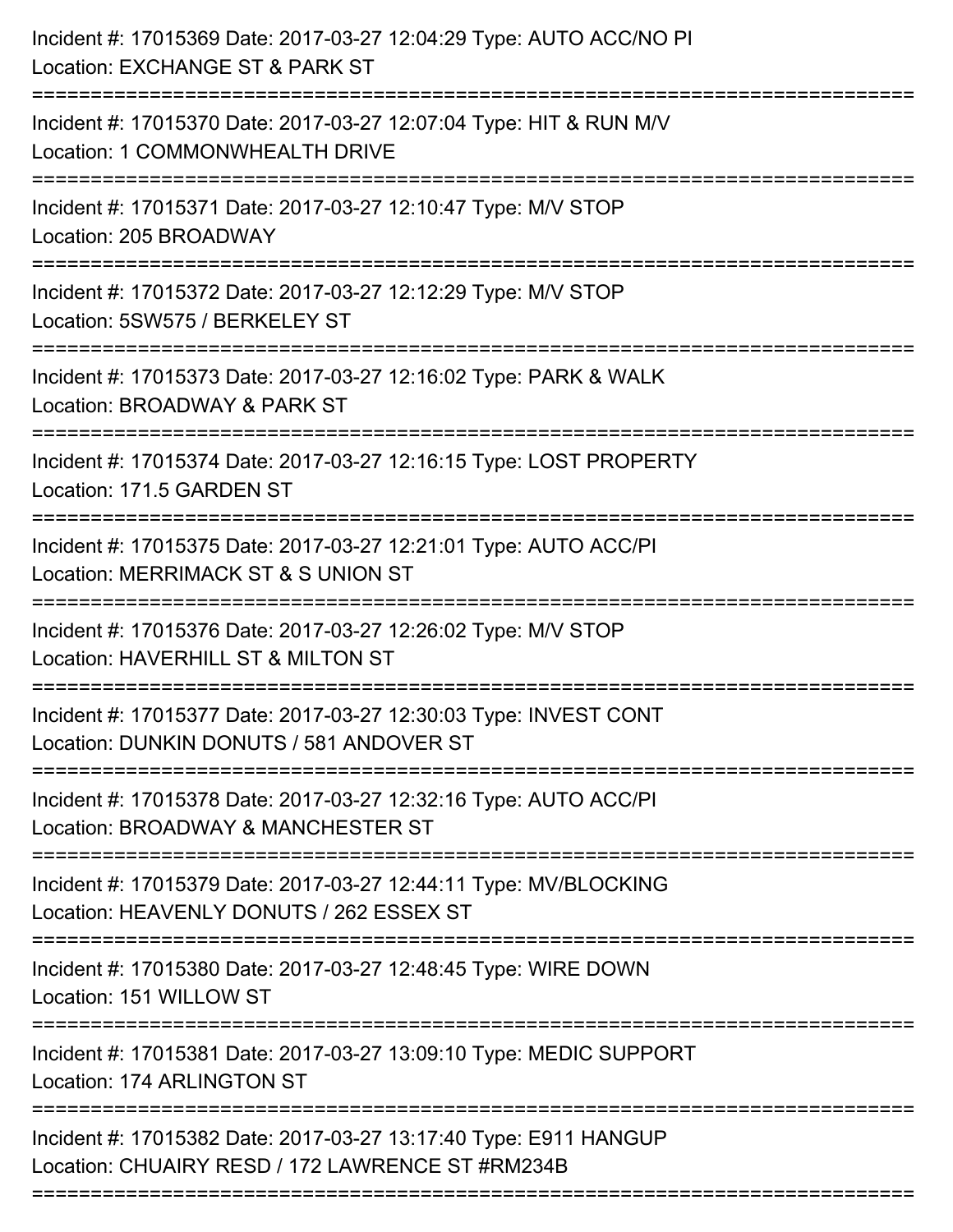Location: 55 FRANKLIN

| Incident #: 17015384 Date: 2017-03-27 13:58:10 Type: WARRANT SERVE<br>Location: 87 E HAVERHILL ST                   |
|---------------------------------------------------------------------------------------------------------------------|
| Incident #: 17015385 Date: 2017-03-27 14:08:38 Type: UNWANTEDGUEST<br>Location: 194 LAWRENCE ST #SIDE ENTRANCE FL 1 |
| Incident #: 17015386 Date: 2017-03-27 14:20:49 Type: LARCENY/PAST<br>Location: 473 ESSEX ST                         |
| Incident #: 17015387 Date: 2017-03-27 14:22:51 Type: AUTO ACC/NO PI<br>Location: CROSS ST & FRANKLIN ST             |
| Incident #: 17015388 Date: 2017-03-27 14:42:26 Type: DOMESTIC/PROG<br>Location: 158 BOXFORD ST                      |
| Incident #: 17015389 Date: 2017-03-27 14:45:36 Type: INVEST CONT<br>Location: 280 PROSPECT ST                       |
| Incident #: 17015390 Date: 2017-03-27 14:56:49 Type: INVEST CONT<br>Location: 24 FULTON ST                          |
| Incident #: 17015392 Date: 2017-03-27 15:17:22 Type: LIC PLATE STO<br>Location: 52 WILMONT                          |
| Incident #: 17015391 Date: 2017-03-27 15:18:59 Type: WARRANT SERVE<br>Location: 161 PARK ST FL 1                    |
| Incident #: 17015393 Date: 2017-03-27 15:39:37 Type: TOW OF M/V<br>Location: 104 LEXINGTON ST                       |
| Incident #: 17015394 Date: 2017-03-27 15:43:44 Type: WARRANT SERVE<br>Location: 94 AUBURN ST FL 1                   |
| Incident #: 17015395 Date: 2017-03-27 16:00:17 Type: TOW OF M/V<br>Location: WHITMAN ST & WYMAN ST                  |
| Incident #: 17015396 Date: 2017-03-27 16:01:14 Type: COUNTERFEIT<br><b>Location: 500 MERRIMACK ST</b>               |
|                                                                                                                     |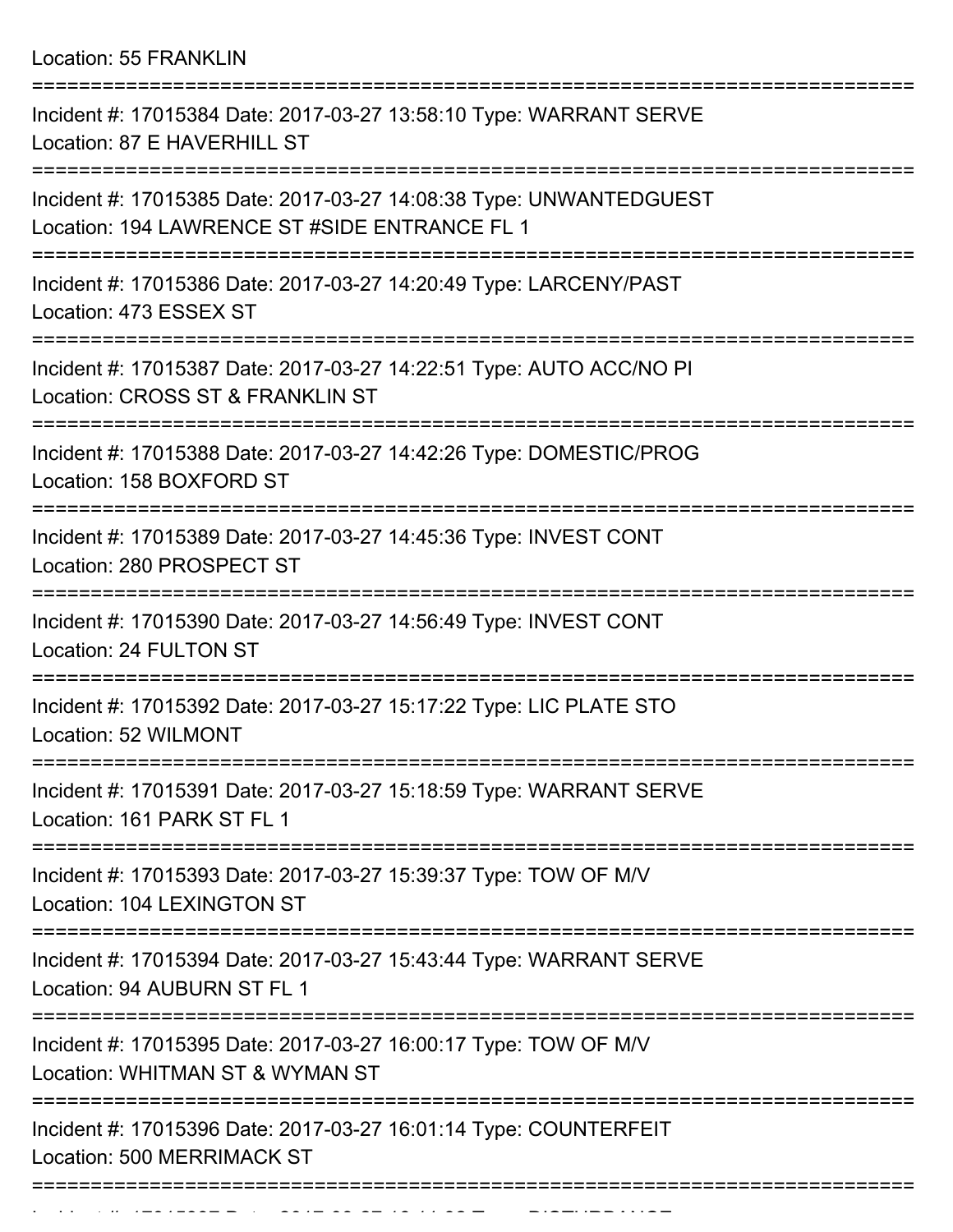| Location: ALL CHECKS CASHED / 9 BROADWAY                                                                                              |
|---------------------------------------------------------------------------------------------------------------------------------------|
| Incident #: 17015398 Date: 2017-03-27 16:17:36 Type: INVEST CONT<br>Location: 90 LOWELL ST<br>===================================     |
| Incident #: 17015399 Date: 2017-03-27 16:28:40 Type: M/V STOP<br>Location: FREEMAN CT & MELROSE ST                                    |
| Incident #: 17015400 Date: 2017-03-27 16:46:25 Type: HIT & RUN M/V<br>Location: 192 WALNUT ST                                         |
| Incident #: 17015401 Date: 2017-03-27 16:56:45 Type: TRESPASSING<br>Location: MCDONALDS / 50 BROADWAY                                 |
| Incident #: 17015402 Date: 2017-03-27 16:57:42 Type: ALARM/BURG<br>Location: GOOD SHEPPARD / 412 HAMPSHIRE ST<br>==================== |
| Incident #: 17015403 Date: 2017-03-27 17:06:14 Type: INVESTIGATION<br>Location: 90 LOWELL ST                                          |
| Incident #: 17015404 Date: 2017-03-27 17:16:36 Type: AUTO ACC/NO PI<br>Location: 7 HOWE CT                                            |
| Incident #: 17015405 Date: 2017-03-27 17:24:17 Type: INVESTIGATION<br>Location: 89 NEWBURY ST                                         |
| Incident #: 17015406 Date: 2017-03-27 17:25:45 Type: GUN CALL<br>Location: CENTRAL BRIDGE / 0 MERRIMACK ST                            |
| Incident #: 17015407 Date: 2017-03-27 17:31:26 Type: HIT & RUN M/V<br>Location: 412 HAMPSHIRE ST                                      |
| Incident #: 17015408 Date: 2017-03-27 17:35:55 Type: TOW/REPOSSED<br>Location: 38 DOYLE ST                                            |
| Incident #: 17015409 Date: 2017-03-27 17:37:17 Type: ALARMS<br>Location: 30 FOSTER ST                                                 |
| Incident #: 17015410 Date: 2017-03-27 18:03:20 Type: DISTURBANCE<br>Location: MARSTON MEDICAL CENTER / 25 MARSTON ST                  |
|                                                                                                                                       |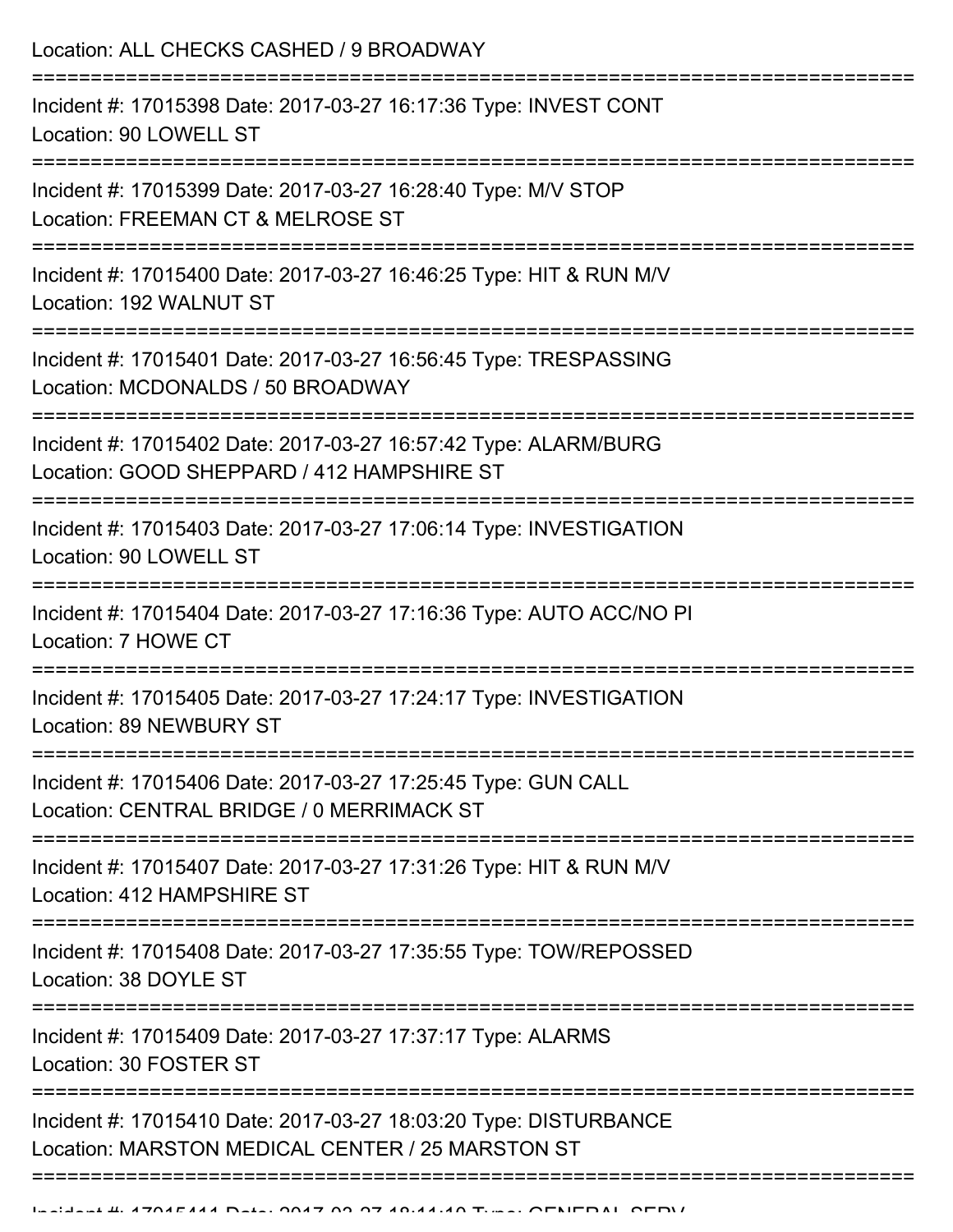| Location: UNIVERSITY CAP AND GOWN INC / 486 ANDOVER ST                                                         |
|----------------------------------------------------------------------------------------------------------------|
| Incident #: 17015412 Date: 2017-03-27 18:13:50 Type: M/V STOP<br>Location: ALLSTON ST & WOODLAND ST            |
| Incident #: 17015413 Date: 2017-03-27 18:32:47 Type: INVESTIGATION<br>Location: 608 S UNION ST                 |
| Incident #: 17015415 Date: 2017-03-27 18:47:39 Type: INVESTIGATION<br>Location: 581 ANDOVER ST                 |
| Incident #: 17015416 Date: 2017-03-27 18:47:44 Type: ASSSIT OTHER PD<br>Location: 394 HOWARD ST                |
| Incident #: 17015414 Date: 2017-03-27 18:47:50 Type: MEDIC SUPPORT<br>Location: 25 BEACONSFIELD ST             |
| Incident #: 17015417 Date: 2017-03-27 18:49:42 Type: M/V STOP<br><b>Location: PROSPECT ST</b>                  |
| Incident #: 17015418 Date: 2017-03-27 18:55:40 Type: FRAUD<br>Location: 30 CANTON ST #1                        |
| Incident #: 17015419 Date: 2017-03-27 18:56:03 Type: SUICIDE ATTEMPT<br>Location: 437 S BROADWAY               |
| Incident #: 17015420 Date: 2017-03-27 19:01:05 Type: INVEST CONT<br>Location: 208 ABBOTT ST                    |
| Incident #: 17015421 Date: 2017-03-27 19:08:25 Type: MEDIC SUPPORT<br>Location: BEACONSFIELD ST & BERESFORD ST |
| Incident #: 17015422 Date: 2017-03-27 19:11:45 Type: DOMESTIC/PROG<br>Location: 405 HAVERHILL ST FL 3          |
| Incident #: 17015423 Date: 2017-03-27 19:12:56 Type: WIRE DOWN<br>Location: CVS PHARMACY / 266 BROADWAY        |
| Incident #: 17015424 Date: 2017-03-27 19:28:27 Type: STOL/MV/PAS<br>Location: 7 HALL ST                        |
| Incident #: 17015425 Date: 2017-03-27 19:30:17 Type: SUS PERS/MV                                               |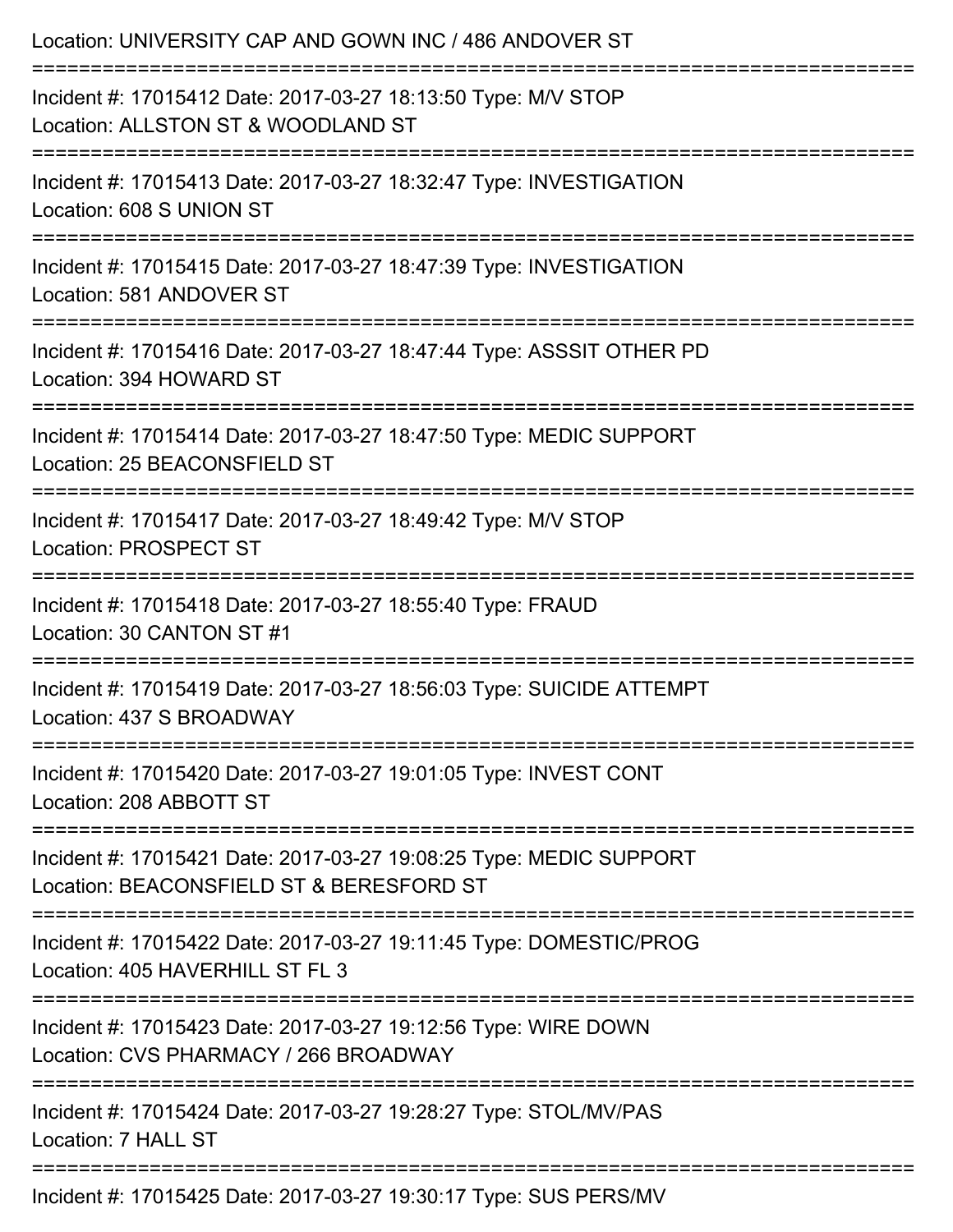| Incident #: 17015426 Date: 2017-03-27 19:39:04 Type: HIT & RUN M/V<br>Location: 41 BUTLER ST                       |
|--------------------------------------------------------------------------------------------------------------------|
| Incident #: 17015427 Date: 2017-03-27 20:11:48 Type: HIT & RUN M/V<br>Location: ANDOVER ST & PARKER ST             |
| Incident #: 17015428 Date: 2017-03-27 20:15:32 Type: SUS PERS/MV<br>Location: POLLO TIPICO / LAWRENCE ST           |
| Incident #: 17015429 Date: 2017-03-27 20:16:54 Type: M/V STOP<br>Location: 205 S BROADWAY                          |
| Incident #: 17015430 Date: 2017-03-27 20:40:52 Type: COURT DOC SERVE<br>Location: 437 S BROADWAY FL 1              |
| Incident #: 17015431 Date: 2017-03-27 20:48:02 Type: UNWANTEDGUEST<br>Location: CROWN FRIED CHICKEN / 205 BROADWAY |
| Incident #: 17015432 Date: 2017-03-27 21:00:58 Type: M/V STOP<br>Location: 205 BROADWAY                            |
| Incident #: 17015433 Date: 2017-03-27 21:11:39 Type: TOW OF M/V<br><b>Location: BEACON ST</b>                      |
| Incident #: 17015434 Date: 2017-03-27 21:38:16 Type: 911 HANG UP<br>Location: 3 SPRING ST FL 1                     |
| Incident #: 17015435 Date: 2017-03-27 22:04:47 Type: M/V STOP<br>Location: BOWDOIN ST & BROOKFIELD ST              |
| Incident #: 17015436 Date: 2017-03-27 22:48:36 Type: M/V STOP<br>Location: BOXFORD ST & WINTHROP AV                |
| Incident #: 17015437 Date: 2017-03-27 22:52:40 Type: ALARMS<br>Location: METRO PCS / 81 S BROADWAY                 |
| Incident #: 17015439 Date: 2017-03-27 23:01:08 Type: AUTO ACC/NO PI<br>Location: MAY ST & MANCHESTER ST            |
| Incident #: 17015438 Date: 2017-03-27 23:01:48 Type: M/V STOP                                                      |